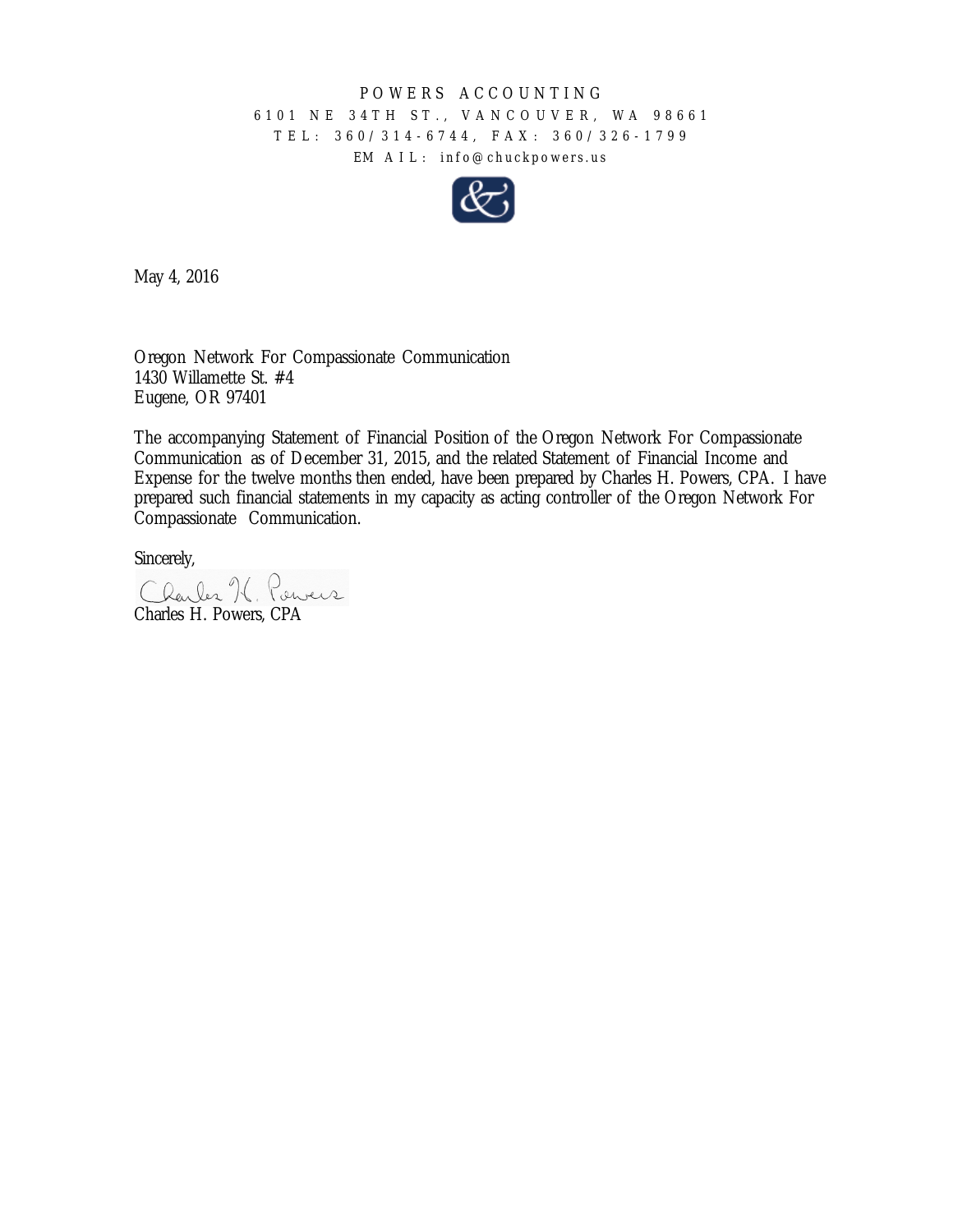## **Oregon Network for Compassionate Communication Statement of Financial Position Accrual Basis As of December 31, 2015**

|                                                                                             | Dec 31, 15              |
|---------------------------------------------------------------------------------------------|-------------------------|
| <b>ASSETS</b><br><b>Current Assets</b><br><b>Checking/Savings</b><br>Checking - Umpqua 7020 | 7,750.75                |
| <b>Total Checking/Savings</b>                                                               | 7,750.75                |
| <b>Total Current Assets</b>                                                                 | 7,750.75                |
| <b>TOTAL ASSETS</b>                                                                         | 7,750.75                |
| <b>LIABILITIES &amp; EQUITY</b><br>Equity<br><b>Unrestricted Net Assets</b><br>Net Income   | 13,130.16<br>(5.379.41) |
| <b>Total Equity</b>                                                                         | 7,750.75                |
| TOTAL LIABILITIES & EQUITY                                                                  | 7.750.75                |